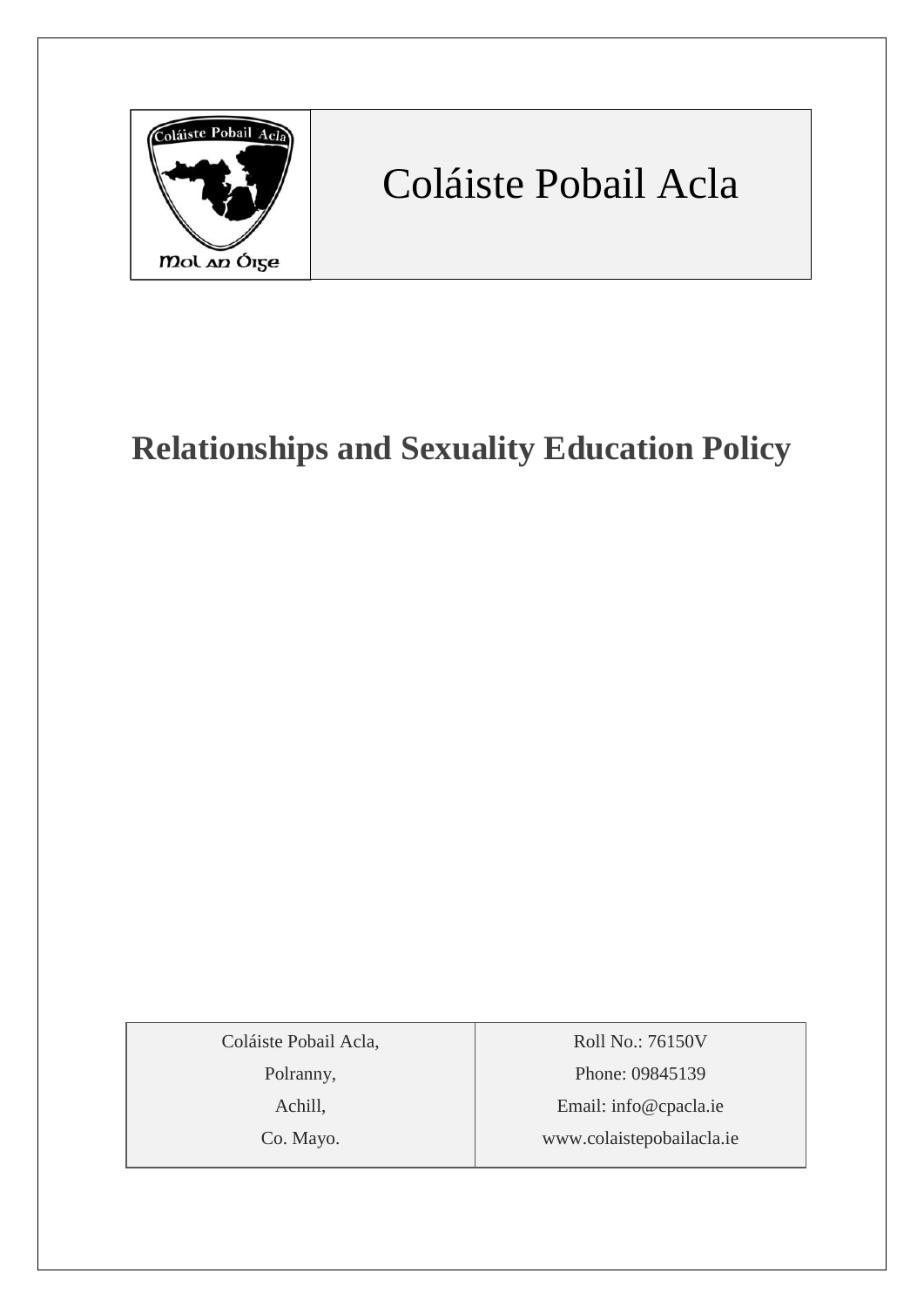## **Contents**

- **1. Background**
- **2. Mission Statement**
- **3. Definition of Relationship and Sexuality Education (RSE)**
- **4. Rationale for Policy**
- **5. Scope**
- **6. Relationship of RSE to SPHE/Wellbeing**
- **7. Current Provision**
- **8. Guidelines for the Management and Organisation of RSE in Coláiste Pobail Acla**
- **9. Withdrawing Students from the RSE Programme**

### **10. Ethical/Moral Consideration – Guidelines for Teachers**

- 10.1. Answering Explicit Questions
- 10.2. Confidentiality
- 10.3. Sexual Activity
- 10.4. Out of School Factors
- 10.5. Lesbian, Gay, Bisexual and Transgender Identities, Sexual orientations and Related Issues
- 10.6. Sensitive Issues e.g. Sexual Activity, Abortion and Contraception
- 10.7. Practical Issues
- 10.8. Guest Speakers

## **11. Training for Implementation, Monitoring, Reviewing and Evaluating the Policy**

- **12. Monitoring**
- **13. Reviewing and Evaluating**
- **14. Links with Other Policies and Documents**
- **15. Declaration**
- **16. Appendices**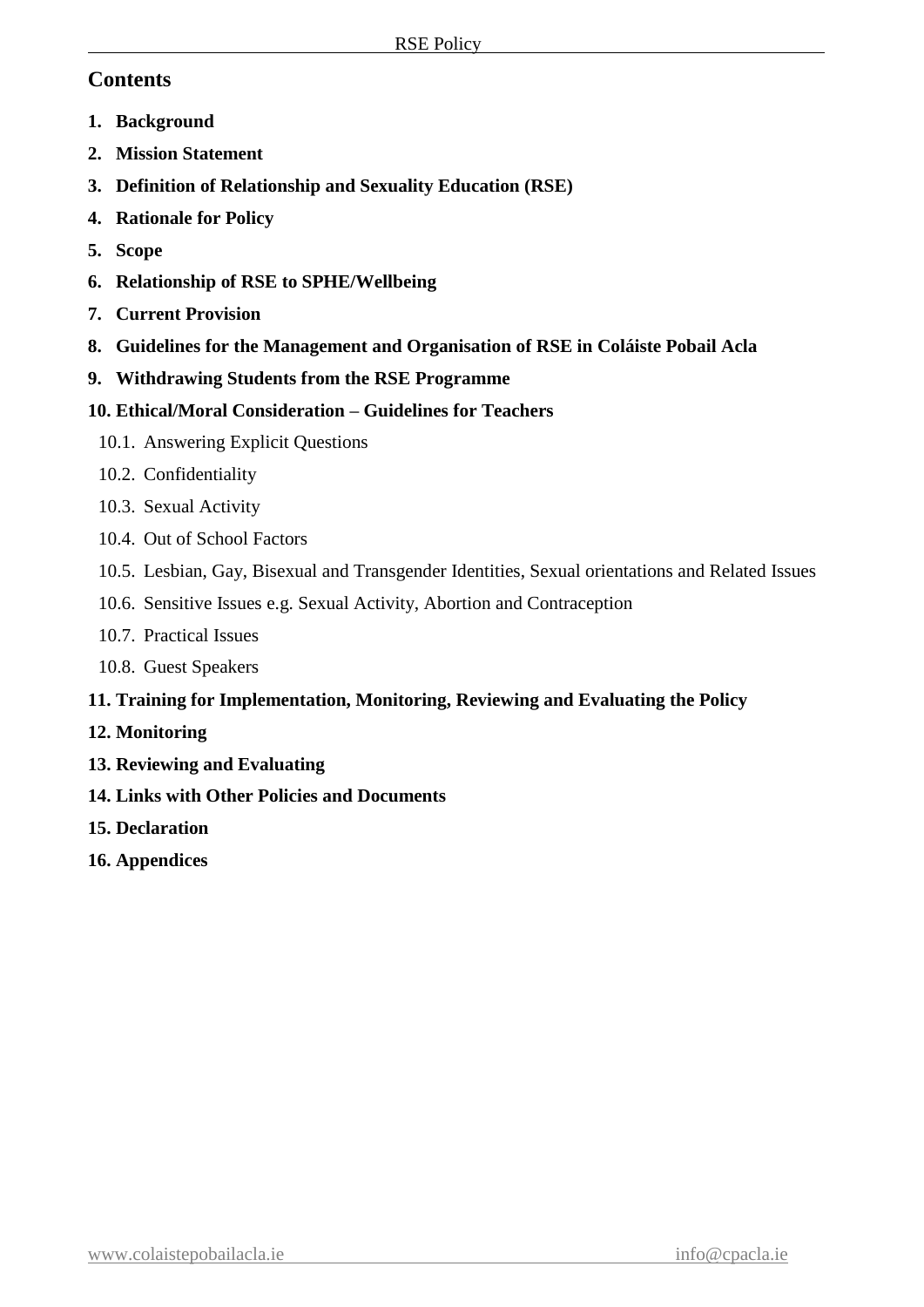## **1. Background**

Coláiste Pobail Acla is a co-educational designated community college in Polranny, Achill Island, Co Mayo. Our school operates under the patronage of Mayo, Sligo, and Leitrim Education and Training Board. It serves the catchment area of Achill, Mulranny, Currane, Ballycroy and Newport. Coláiste Pobail Acla is a designated DEIS school offering the new Junior Cycle Programme, Junior Cycle Schools Programme (JCSP), Transition Year and Leaving Certificate Vocational Programme (LCVP). We have an Autism Spectrum Continuum Unit attached to our school that caters for students with such a diagnosis and deemed eligible for enrolment in our catchment area.

## **2. Mission Statement**

*We strive to motivate our school community to realise its full potential academically, spiritually, physically and emotionally in a safe, supportive environment.*

## **3. Definition of Relationship and Sexuality Education (RSE)**

Relationships and Sexuality Education is a lifelong process of acquiring knowledge and understanding and of developing attitudes, beliefs and values about sexual identity, relationships and intimacy. In the school setting, RSE is an integral part of the general educational provision, which seeks to promote the overall development of the person and which includes the integration of sexuality into personal understanding, growth and development. The RSE Programme provides opportunities for young people to learn about relationships and sexuality in ways that help them to think and act in a moral, caring and in a responsible and inner-directed way.

RSE in Coláiste Pobail Acla aims to support the work of Parents/Guardians, who are the primary educators of their children in this area.

We in Coláiste Pobail Acla also appreciate that parents, peers, adults and the media deliver this education consciously and unconsciously.

## **4. Rationale for Policy**

An RSE policy is a written statement of the aims of the RSE Programme, the relationship of RSE to SPHE, and the organisation and management of RSE within our school.

The Relationships and Sexuality (RSE) Policy has been developed following consultation between staff, Parents/Guardians, students, Principal and the Board of Management. In this policy document the term 'parent' is taken to include guardian.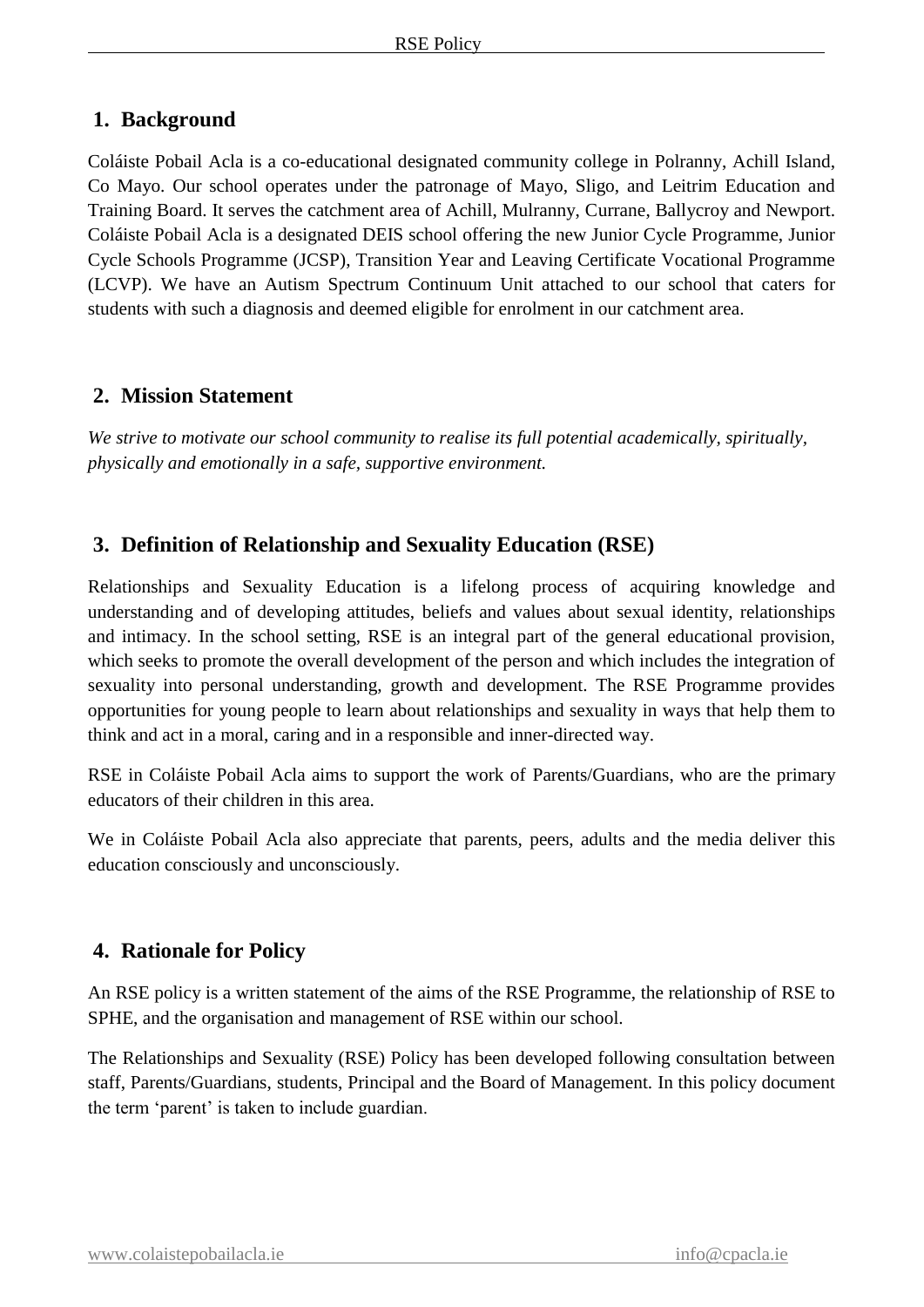## **5. Scope**

The policy will apply to all aspects of teaching and learning in relation to relationships and sexuality. Discussion about relationships and sexuality also takes place in classes other than SPHE/RSE; it is therefore important that all teachers are familiar with the RSE Policy. The policy will apply to school staff, students, Parents/Guardians, Board of Management and guest speakers.

## **6. Relationship of RSE to SPHE/Wellbeing**

The Department of Education and Skills has approved the recommended syllabus for SPHE at Junior Cycle. As a life skills programme, SPHE aims to:

- Enable students to develop personal and social skills
- Promote self-esteem and self-confidence
- Enable students to develop a framework for responsible decision making
- Provide opportunities for reflection and discussion
- Promote physical, mental and emotional health and well being

The RSE Programme forms part of the SPHE Programme. The Draft Guidelines for RSE (NCCA, June 1995, 1.2) states that Social Personal and Health Education is "spiral, developmental in nature and age appropriate in content and methodology."

The RSE Programme is designed to follow this principle and pattern. Apart from the specific lessons of RSE, SPHE covers other areas which would be pertinent to the development of a healthy attitude to sexuality in oneself and one's relationship with others. The content of the school's SPHE Programme includes a wide range of topics such as self-esteem, self-identity, assertiveness, motivation, effective communication, decision-making skills, bullying, healthy eating, hygiene and safety; all of which can contribute to the effectiveness of the RSE Programme.

## **7. Current Provision**

In its broadest sense, RSE is a whole-school responsibility and all members of the Coláiste Pobail Acla community share responsibility for modelling relationships that are characterised by justice and respect. At a more formal level, RSE is dealt with in the context of certain subjects; Science, Home Economics, English, CSPE, Religion, and population demographics/social studies within the Geography syllabus. However, to ensure an adequate response to the needs of all students, specific provision for RSE is made within the Social, Personal, and Health Education Programme, to which one class period is apportioned each week for junior cycle, Transition year and senior cycle students.

*Topics included in the RSE Programme at junior and senior cycle are outlined in Appendix 1.*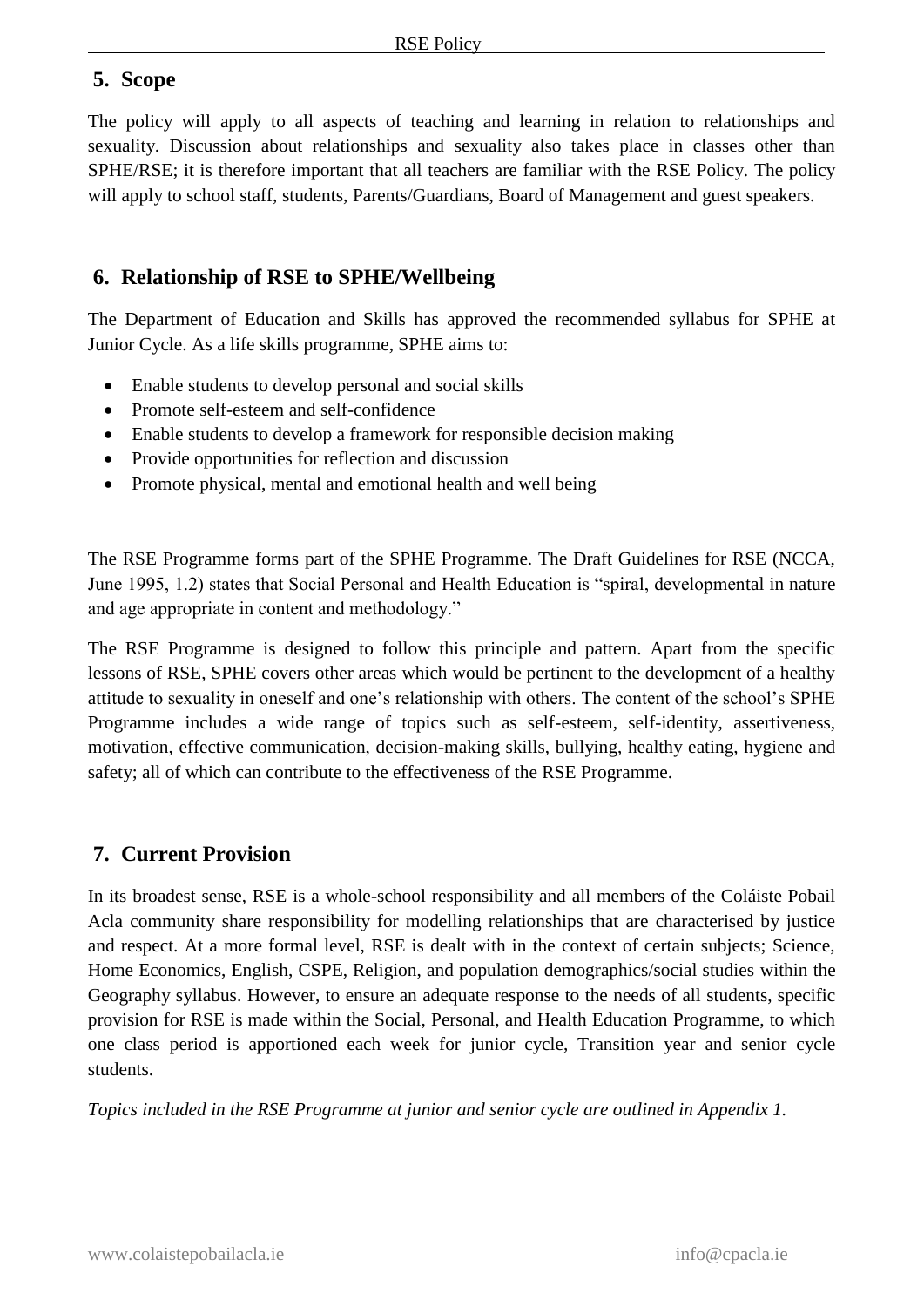## **8. Guidelines for the Management and Organisation of RSE in Coláiste Pobail Acla**

- 1. Arrangements regarding the teaching of the RSE Programme and the deployment of staff are made by the Principal.
- 2. Provision of Support, Training and Staff Development:
	- A Coordinator of SPHE has been appointed,
	- Teachers are encouraged and facilitated to attend RSE and SPHE training,
	- Teachers of RSE and SPHE have access to teaching materials and resources,
	- Teachers who express an interest in facilitating SPHE/RSE will be given consideration.
- 3. Inclusion of Parents/Guardians:
	- Parents/Guardians are consulted on the design and review of the RSE policy. The views expressed by Parents/Guardians will be taken into account when reviewing the policy.
	- Parents/Guardians have a responsibility to inform themselves of the RSE Programme content and to prepare their sons/daughters for the information they will acquire around the sensitive areas covered in RSE.
	- Parents/Guardians of first year students are notified by letter at least one week in advance of the RSE module commencement.
	- The RSE policy is available to download from [www.colaistepobailacla.ie](http://www.colaistepobailacla.ie/) or a copy may be requested by a Parent/Guardian from the school office. Parents/Guardians are asked to familiarise themselves with the policy content.
	- While all partners in the school community staff, students, Parents/Guardians and management – are agreed on the programme, we recognise, nevertheless, the right of any Parent/Guardian who so wishes that his/her son or daughter should not participate in the programme.

## **9. Withdrawing Students from the RSE Programme**

The Education Act [1998; section 30, subsection (2)(e)] provides that a student is not required to attend instruction in any subject which is contrary to the conscience of the Parents/Guardians or in the case of a student who has reached the age of eighteen years, the student. Parents/Guardians have a right therefore to withdraw their son or daughter from all or any aspect of RSE. Parents/Guardians must notify the Principal in advance of their wish to have their child withdrawn from all or part of the programme. The school may wish to ask the Parents/Guardians to put their request in writing.

Issues such as overpopulation and birth control are met in a minor way in subjects such as Geography and RE. However, as any discussion is limited and set within the context of the other subject concerned, it does not constitute part of the formal RSE Programme.

Parents/Guardians do not have to give reasons for withdrawal, but we respectfully invite them to do so – we aim to resolve misunderstandings if possible. Once a Parent's/Guardian's written request to withdraw is made, that request must be compiled with until revoked by the Parents/Guardians.

If a student is withdrawn from the lessons pertaining to the sensitive elements of the RSE Programme, Parents/Guardians must give notice in writing to the school that they are withdrawing their child. The student may be accommodated in another teacher's classroom in the school.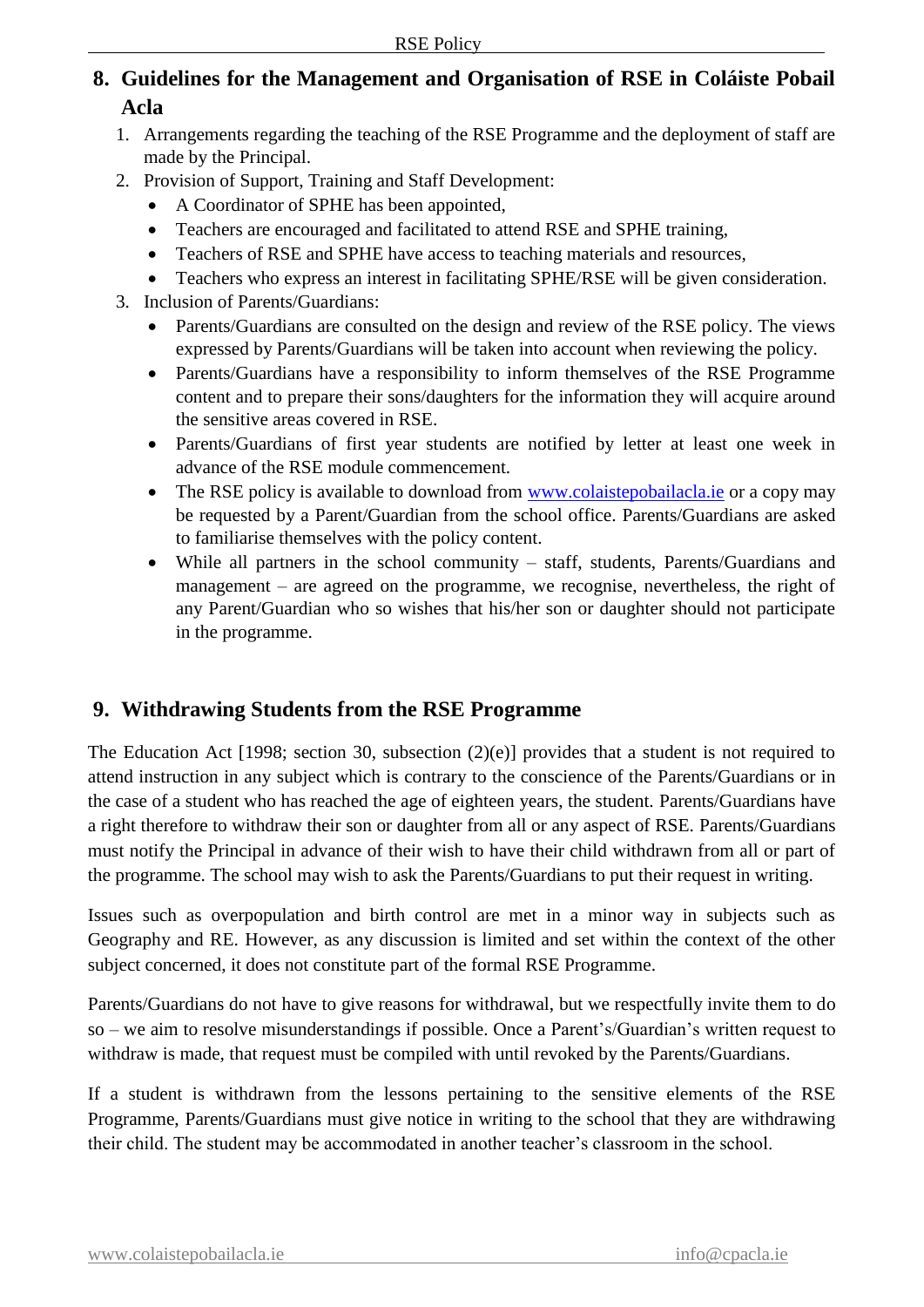#### **What we do if a request for withdrawal from the RSE Programme is made by a Parent/Guardian:**

- We discuss the nature of the concerns with the student's Parents/Guardians and if appropriate, attempt to reassure them. Initially such discussion takes place at a meeting with the RSE teacher, but the Principal may become involved if necessary.
- We consider whether the programme can be amended or improved in a way that will reassure Parents/Guardians; care is taken not to undermine the integrity of the RSE Programme and the entitlement of the other students.
- We attempt to ensure that where a student is withdrawn from RSE there is no disruption to other parts of their education.
- We point out that students who have been withdrawn may be vulnerable to the observations and comments of others; therefore, we attempt to cause minimal embarrassment to the student and minimal disruption to the programme.
- We also point out that students may sometimes receive inaccurate information from their peers.
- We offer Parents/Guardians access to appropriate information and resources.

## **10. Ethical/Moral Consideration – Guidelines for Teachers**

#### **10.1. Answering Explicit Questions**

It is natural that students should wish to ask questions in the area of RSE. While it is important to create an environment in RSE in which students can discuss issues openly, teachers may not be able to answer all questions asked by students and can set appropriate limits. If any questions asked by students are deemed to be inappropriate, the teacher will refer the student to their Parents/Guardians or state that this information may be available at a later stage of the curriculum. Teachers may choose to say that it is not appropriate to deal with that question at this time. If a teacher becomes concerned about a matter that has been raised, he/she should seek advice from the Principal. When deciding whether or not to answer questions the teacher should consider the age and readiness of the students, the RSE Programme content, the ethos of the school, the RSE policy and use their professional judgement. With regard to matters of a confidential nature, the school cannot take any responsibility for what is discussed among students outside of the RSE lesson.

#### **10.2. Confidentiality**

Teachers strive to create a safe learning environment for all students. While students should not be encouraged to disclose personal or private information in RSE classes, there may be times when they talk about their own lives. It is important that students are made aware of the limits of confidentiality and that teachers do not give unconditional guarantees of confidentiality. Confidentiality should be respected unless the teacher feels that the child is at risk or where there are reasonable grounds to believe that a law may be broken. In such a case, the appropriate action should be taken in accordance with the procedures set down in the Child Protection Procedures for Post-Primary Schools, the school's Child Protection Policy/Child Safeguarding Statement and the Children First legislation (2017) or the school's Substance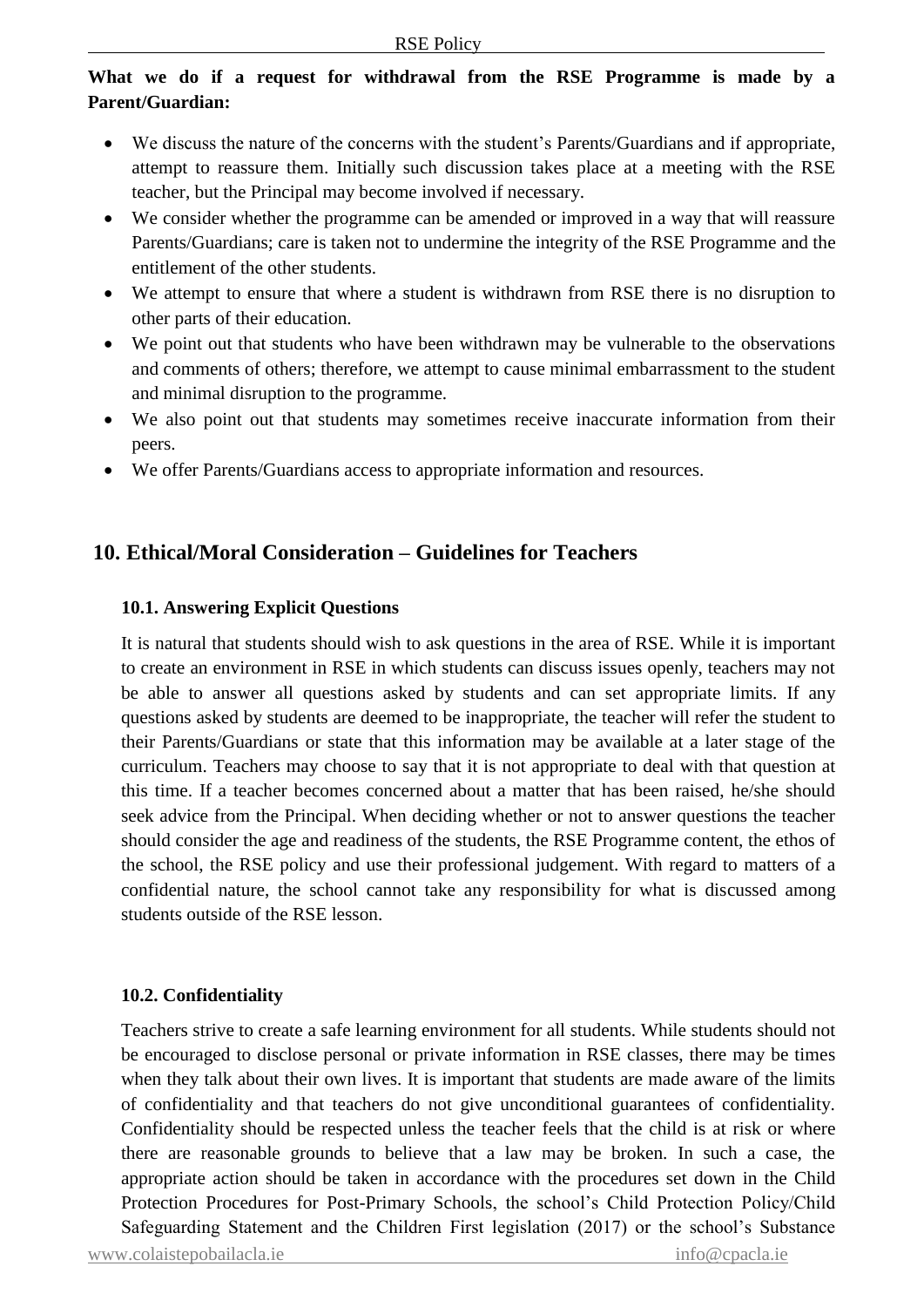Abuse Policy; i.e., the teacher must inform the Designated Liaison Person, and ensure that all reporting procedures are complied with.

#### **10.3. Sexual Activity**

Teachers should give young people information on the age of consent which, following the passage of Criminal Law (Sexual Offences) Act 2006, is 17 years of age for both males and females. In all cases where the school becomes aware of underage sexual activity the school will take appropriate steps to inform the child's Parents/Guardians, in accordance with Children First legislation.

#### **10.4. Out of School Factors**

Coláiste Pobail Acla recognises the many out-of-school factors which affect the development of a positive attitude to sexuality during adolescence – the social lives of students, the relationships they form, their behaviour within these relationships, the peer expectations of relationships, the reading material of students, their exposure to sexually explicit material/pornography on video/smart phones, television and through music. The RSE Programme will attempt to heighten the students' awareness of the influences of these forces on the development of their values and attitudes and empower them to make informed decisions and choices.

#### **10.5. Lesbian, Gay, Bisexual and Transgender Identities, Sexual orientations and Related Issues**

Teachers do not promote any one life-style as the only acceptable one for society and therefore it is inevitable and natural that sexual orientation, sexual identity and gender identity will be discussed during a programme of sex education. One of the advantages of exploring LGBT+ identities and issues is the opportunity to correct false ideas, assumptions and address prejudice. Discussion of sexual and gender identity and sexual orientation should be appropriate to the age of the students.

#### **10.6. Sensitive Issues e.g. Sexual Activity, Abortion and Contraception**

Sensitive topics will be dealt with in an age-appropriate, open manner, looking at all sides of the issues in a non-directive way, within the context of DES – NCCA guidelines. RSE teachers give young people information on the age of consent which, following the passage of the Criminal Law (Sexual Offences) Act, 2006, is 17 years of age for both males and females. The post – primary RSE Curriculum Guidelines state that the subject of family planning should be covered within the Senior Cycle RSE Programme. The RSE Senior Cycle RSE Programme requires that young people are provided with information about methods of contraception. The RSE Senior Cycle Resource Materials includes lessons on both family planning and contraception (p77).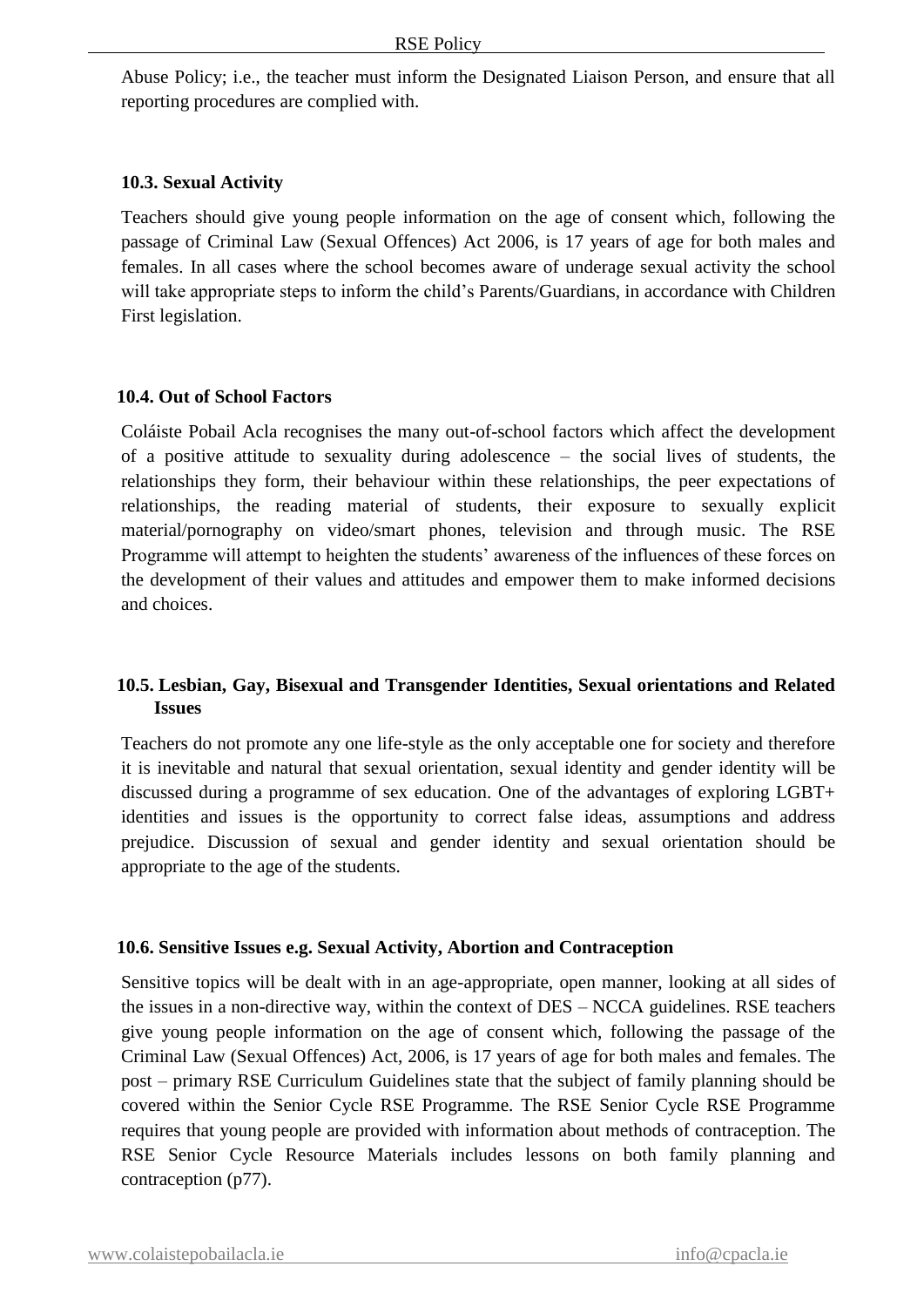#### **10.7. Practical Issues**

- SPHE is an integral part of the Wellbeing/SPHE Programme and is timetabled in all Junior Cycle classes. RSE is timetabled in all Senior Cycle classes.
- The Programme is delivered in a mixed setting of boys and girls.
- Students with Additional Needs: Students who have additional educational needs may need more help than others in coping with the physical and emotional aspects of growing up. They may also need more help in learning what sorts of behaviour are and are not acceptable, and in being warned and prepared against abuse by others.

#### **10.8. Guest Speakers**

Outside speakers may be invited into the RSE class to facilitate learning on specific aspects of the programme. It is school policy that most of the RSE Programme is best discussed openly with teachers who are known and trusted by the students. Guest speakers can enhance the quality of provision of particular aspects of the RSE Programme provided they are used in addition to, and not instead of, a planned programme of RSE. The SPHE Coordinator/RSE teacher will gain approval from the Principal prior to any guest speaker being booked to visit the RSE class.

*Procedures for Guest Speakers is outlined in Appendix 2*

## **11. Training for Implementation, Monitoring, Reviewing and Evaluating the Policy**

- 1. All teachers involved in this work do not necessarily have to be "experts" on the issues concerned. However, they do require sensitivity to the needs of the group, an ability to deal with questions openly/honestly and preparedness to refer to more expert advice if necessary. The skills acquired in general teaching apply also to health education. Furthermore, many teachers have training in related areas such as counselling. Some teachers have SPHE support services training in the specific areas of health, relationships and sexuality education.
- 2. Senior Management are committed to ensuring access to CPD opportunities for all teachers involved in RSE and to providing relevant RSE school resources. Senior Management facilitate teachers' participation in professional development opportunities, with due regard to the school budget and supervision/substitution rota along with the need for the ongoing teaching and learning programme of the school to continue with as little disturbance as possible.

## **12. Monitoring**

Effective policy requires constant monitoring and evaluation to ensure successful implementation and to review what adjustments may be necessary periodically.

This policy is ratified by the Board of Management and is the agreed policy of Coláiste Pobail Acla. All teaching staff will need to be familiar with this policy and aware of any changes implied in curriculum delivery.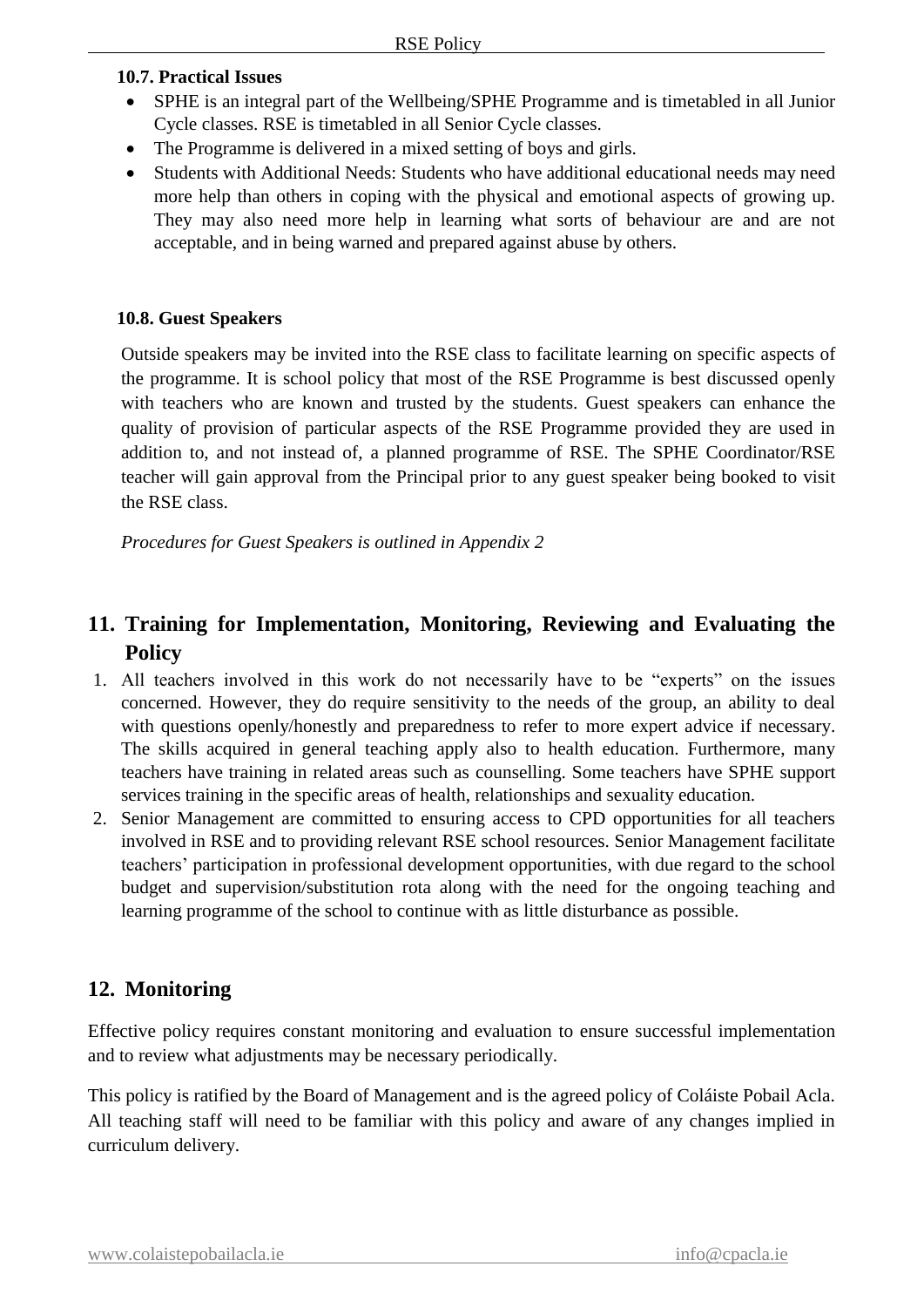## **13. Reviewing and Evaluating**

Ongoing review and evaluation will take cognisance of changing information, guidelines, legislation and feedback from Parents/Guardians, students, teachers and other stakeholders. The policy will be revised as necessary in the light of such review and evaluation and within the framework of school self-evaluation and policy planning.

To review and evaluate the policy, it will be necessary to gauge the impact and effectiveness of the policy by examining the extent to which:

- RSE is being successfully taught for all relevant students.
- Resource materials are available to teachers.
- The timetable facilitates the implementation of the RSE Programme at Junior and Senior Cycle.
- Appropriate professional development for teachers is available and relevant teachers are availing of it.
- Staff are aware of the policy.
- Students are aware of the policy.
- Parents/Guardians are aware of the policy.
- Feedback is received from teachers, other school staff, students, Parents/Guardians, members of the Board of management and any other stakeholders.
- Specifically, important to the review and evaluation of the RSE Policy and Programme are:
- Student feedback: A confidential survey of students is conducted once the RSE lessons are completed. Feedback is also sought from the Student Council.
- Staff review and feedback.
- Parental feedback, including at parent-teacher meetings and Parents' Association meetings.
- Feedback is sought as part of our School Self-evaluation process and helps to inform future planning.

## **14. Links with Other Policies and Documents**

#### **This policy is informed by:**

- The Mission Statement of Coláiste Pobail Acla
- The SPHE Policy
- The Code of Behaviour
- The Child Protection Policy/Child Safeguarding Statement
- The Internet Acceptable Use Policy
- The Special Educational Needs Policy
- The Guidance Policy
- The Anti-Bullying Policy
- The Pastoral Care Policy
- The Wellbeing Policy
- The Health and Safety Policy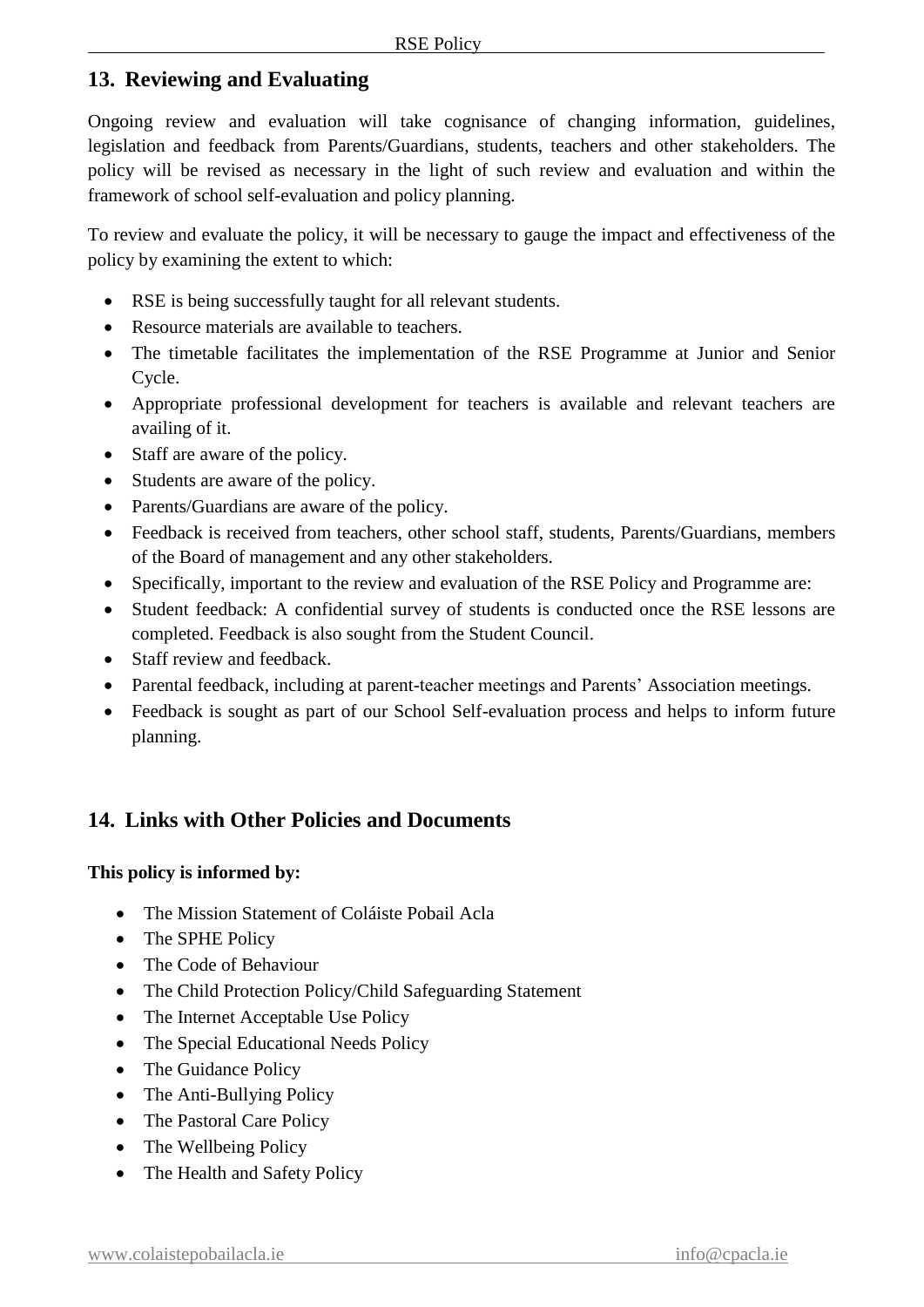## **15. Declaration**

This Coláiste Pobail Acla Policy was formed following consultation with all staff, members of the Board of Management, Parents/Guardians and the Student Council. It is recommended that this policy be reviewed every three years or whenever it is deemed necessary by School Management. It was adopted by the Board of Management of Coláiste Pobail Acla on:

Signed: <u>Date:</u> Date: Date: Date:

Mr. Pat Kilbane

Chairperson of the Board of Management

Signed: Date:

Mr. Paul Fahy

Board Secretary & School Principal (Acting)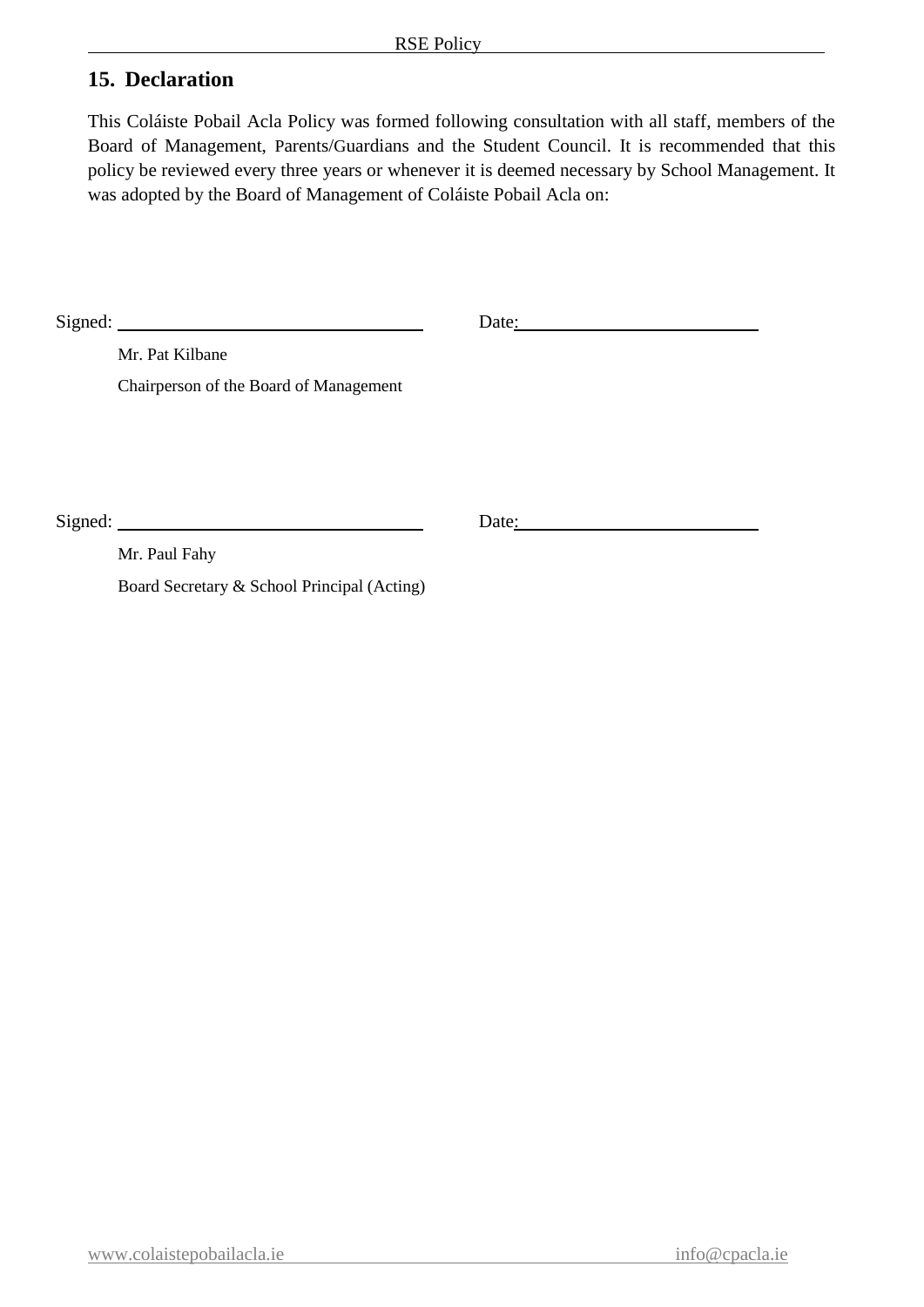## **16. Appendices**

## **Appendix 1: Relationships and Sexuality Education Topics**

## **Topics at Junior Cycle Include:**

#### **Human Growth and Development**

- An understanding of physical and emotional changes at puberty.
- Fertility, conception, pregnancy and birth.
- Sexually transmitted infections.
- An awareness of the consequences and implications of sexual activity.

#### **Human Sexuality**

- Understanding and respecting what it is to be male or female.
- An appreciation of the roles of women and men in society.
- Awareness of discrimination.
- Personal safety.
- Sexual orientation.

#### **Human Relationships**

- Developing skills regarding making and maintaining good relationships and friendships.
- Family roles and responsibilities.
- Group behaviour and resolving conflict.
- An understanding of how peer pressure works.

## **Topics at Senior Cycle Include:**

#### **Human Growth and Development**

- Fertility and family planning
- A deeper understanding of pregnancy and the developing foetus.

#### **Human Sexuality**

- Treating women and men with equal respect.
- Sexual harassment.
- Sexual abuse, rape, legal right: voluntary and statutory agencies.
- Making moral and healthy choices regarding sexual activity.

#### **Human Relationships**

- An awareness of what constitutes a loving relationship
- The long-term commitment involved in marriage.
- Parenting and family life.